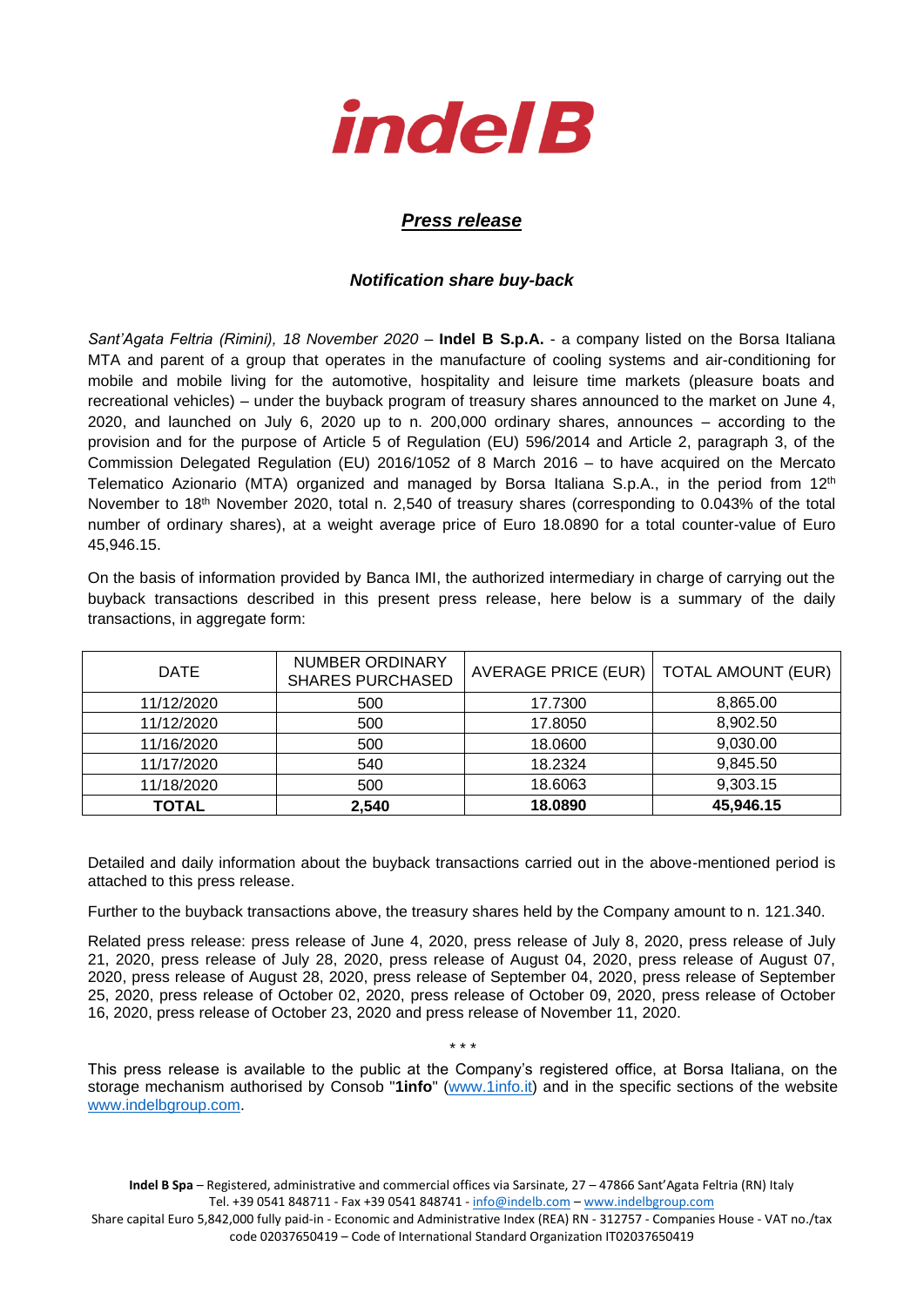*Indel B S.p.A. is a company listed on the MTA segment of the Italian stock exchange and is controlled by AMP.FIN S.r.l., in turn held entirely by the Berloni family. Indel B S.p.A. heads an important Group that operates worldwide and has been active for the last 50 years in the mobile cooling sector applicable to the Automotive, Leisure time and Hospitality cooling segments. The Group also operates in mobile climate control, with specific reference to the Automotive market, represented by commercial vehicles, minibuses, ambulances, agricultural and earth-moving machinery, and in the Cooling Appliances sector, which mainly comprises cellars for storing wine and small refrigerators for storing milk. The company has a market cap of approximately Euro 108 million.*

## **Contact details**

| <i>INDEL B</i>              | <b>POLYTEMS HIR</b>            | <b>FAST-COM</b>                |
|-----------------------------|--------------------------------|--------------------------------|
| CFO & IR                    | IR and Financial Disclosures   | <b>Media Relations</b>         |
| Mirco Manganello            | Bianca Fersini Mastelloni      | Paolo Santagostino             |
| +39 0541 848 711            | +39 06.69923324; +39 336742488 | +39 349 3856585                |
| mirco.manganello@indelb.com | b.fersini@polytemshir.it       | paolo.santagostino@fast-com.it |